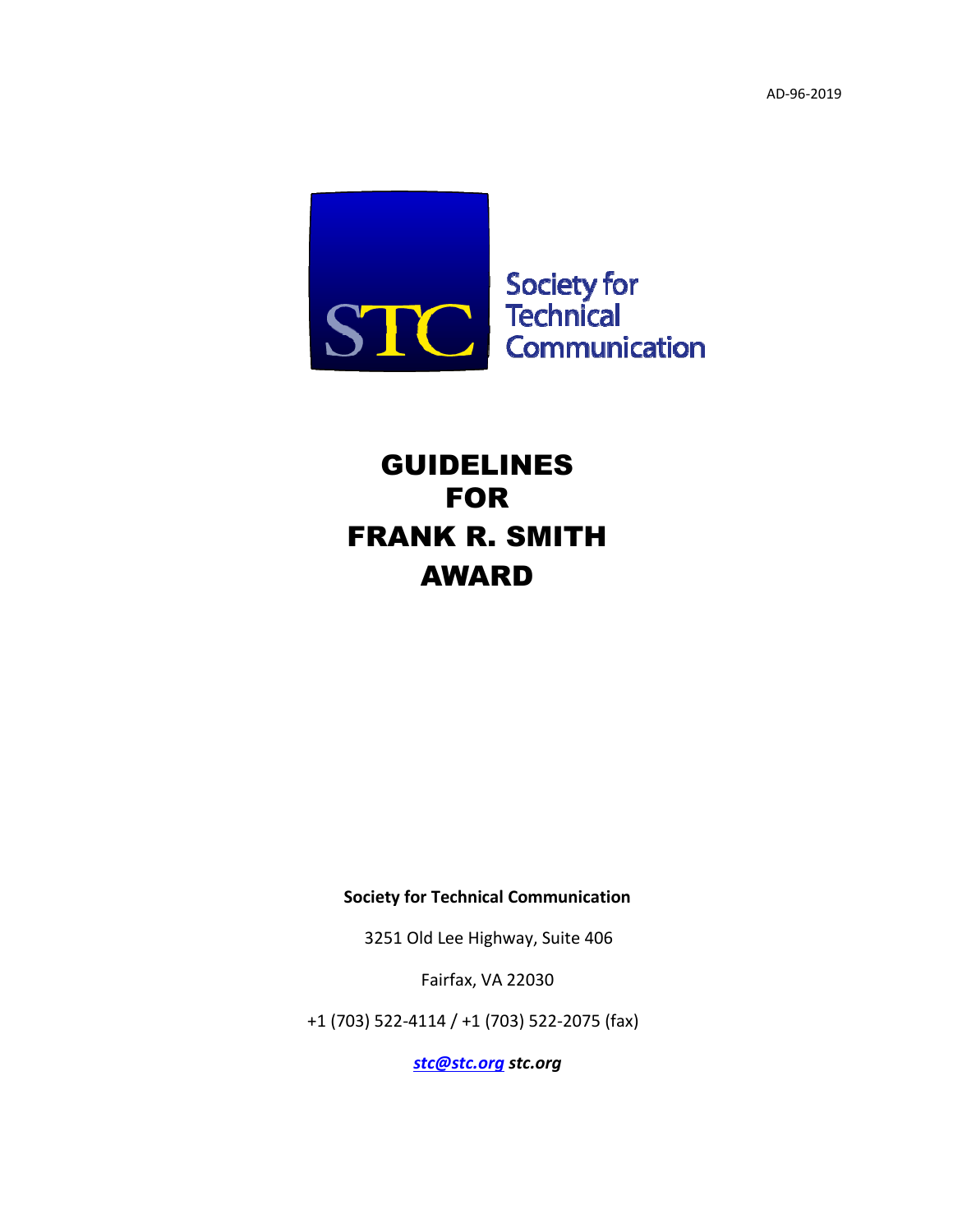# **Contents**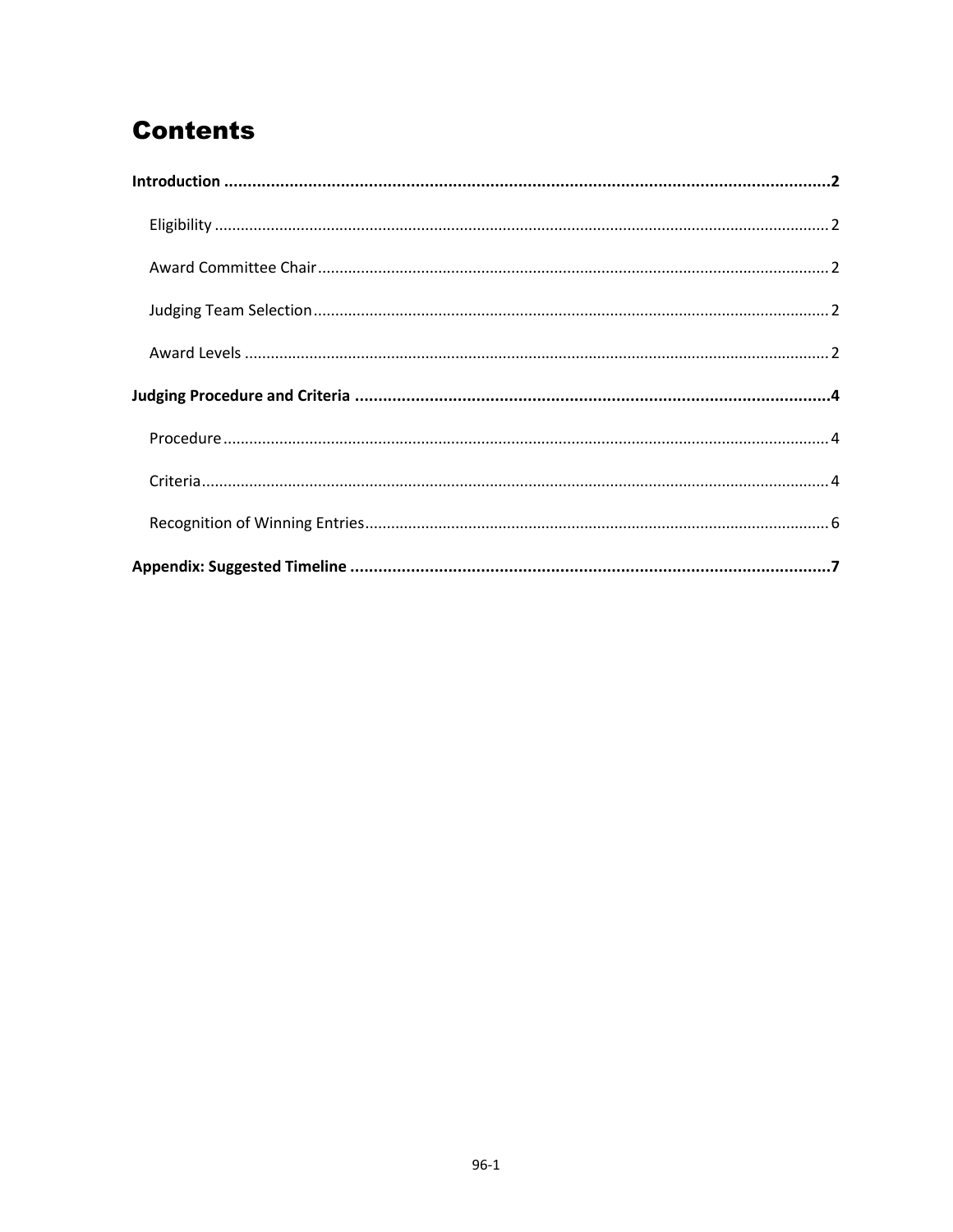# Guidelines for the Frank R. Smith Outstanding Journal Article Award

<span id="page-2-3"></span><span id="page-2-2"></span><span id="page-2-1"></span><span id="page-2-0"></span>

| <b>Introduction</b>    | The Outstanding Journal Article Award was established by<br>the board of directors in 1966 to recognize authors of<br>superior articles which appeared in the Society's journal. It<br>was renamed in honor of longtime editor, Frank R. Smith, on<br>his retirement in 1995.                            |
|------------------------|----------------------------------------------------------------------------------------------------------------------------------------------------------------------------------------------------------------------------------------------------------------------------------------------------------|
| <b>Eligibility</b>     | Any article that appears in the journal during the calendar<br>year is automatically entered in that year's competition.<br>There is no entry fee.                                                                                                                                                       |
| <b>Award Committee</b> | <b>November 1</b>                                                                                                                                                                                                                                                                                        |
| <b>Chair</b>           | On or about November 1 of each year, the journal editor<br>asks the STC Board President to initiate the process for the<br>Frank R. Smith Award.                                                                                                                                                         |
| <b>Judging Team</b>    | <b>November 15</b>                                                                                                                                                                                                                                                                                       |
| <b>Selection</b>       | The Chair appoints four to six members to the Award<br>Committee. Traditionally, this committee includes at least<br>one fellow of the Society, at least one academic member,<br>and at least one practitioner. If possible, a prior year's<br>winner of the competition is invited to serve as a judge. |
|                        | The journal editor advises the chair on eligibility of judges.<br>Authors of eligible articles are ineligible to serve as judges.<br>Individuals cited in acknowledgments or anonymous<br>reviewers of eligible articles could also be considered<br>ineligible to serve.                                |
|                        | The Chair submits the proposed list of judges to the STC<br>Board of Directors for approval.                                                                                                                                                                                                             |
|                        | The journal editor provides digital copies of the eligible<br>articles to the Chair of the Award Committee for distribution<br>to the members of the committee.                                                                                                                                          |
| <b>Award Levels</b>    | <b>Outstanding Article</b>                                                                                                                                                                                                                                                                               |
|                        | Only one Outstanding Article award may be given each year.                                                                                                                                                                                                                                               |
|                        | <b>Distinguished Technical Communication</b>                                                                                                                                                                                                                                                             |

<span id="page-2-4"></span>One or more Distinguished Technical Communication awards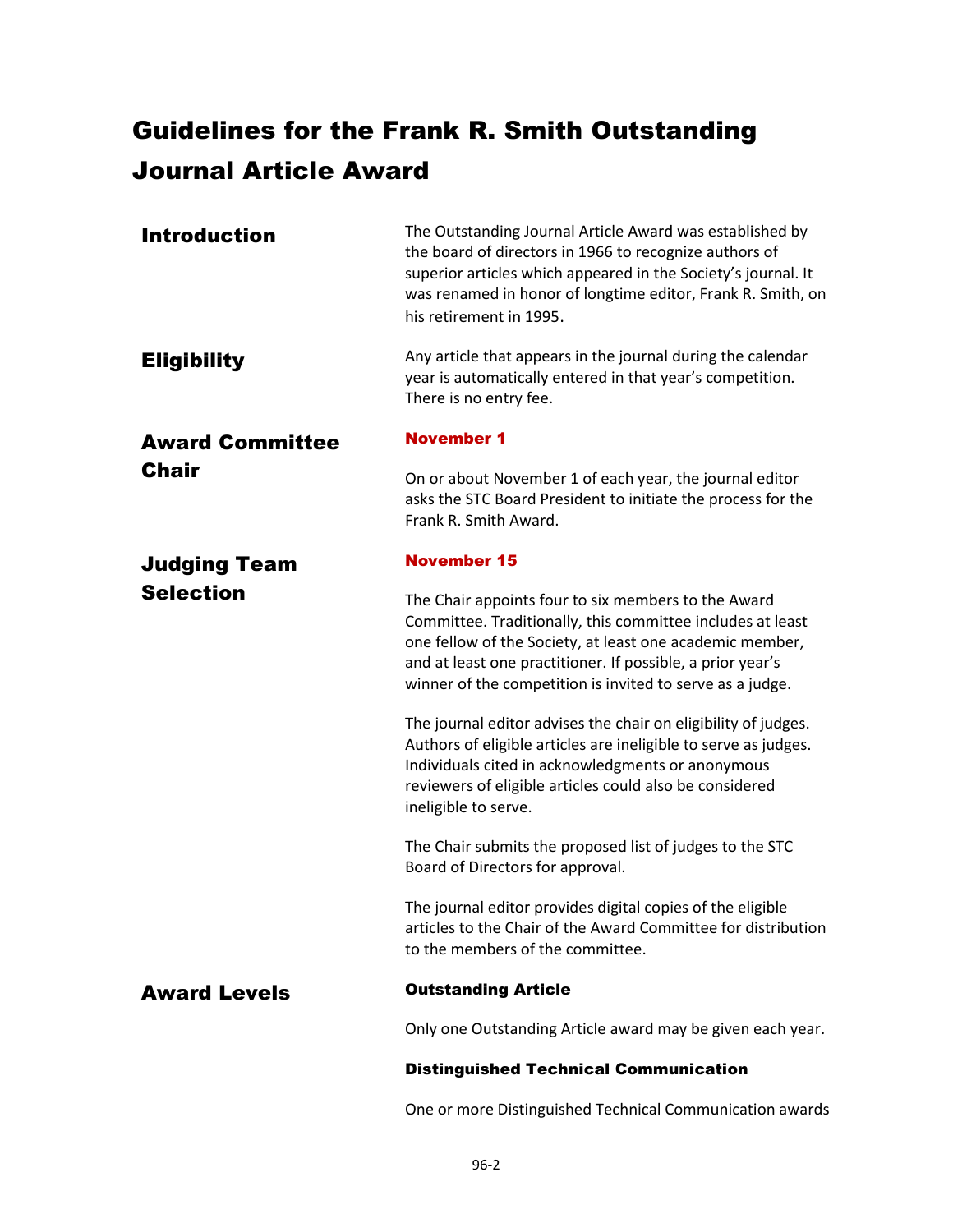may be given each year to recognize the merits of the top contenders in the competition that were not selected for the outstanding article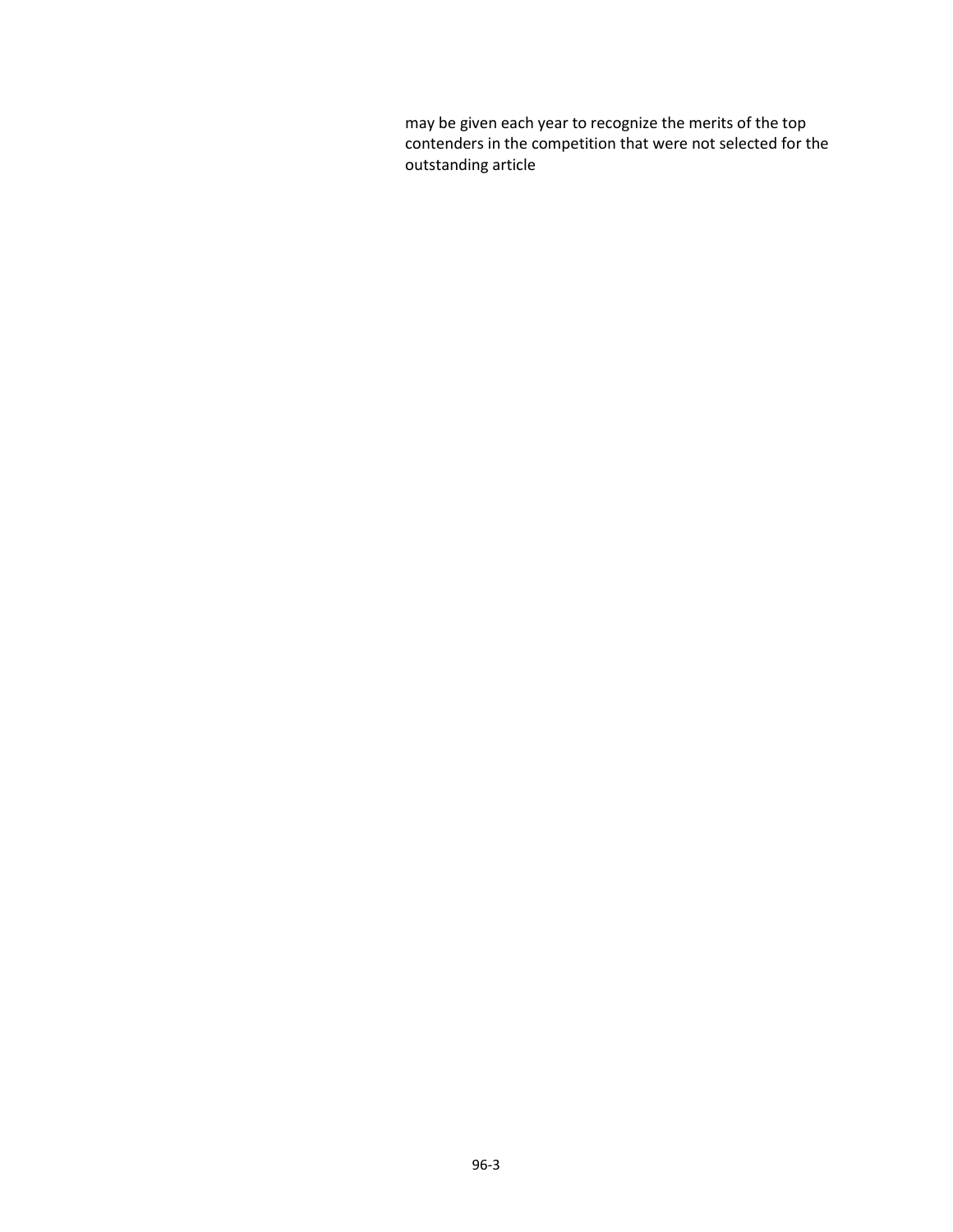## <span id="page-4-0"></span>Judging Procedure and Criteria

<span id="page-4-1"></span>**Procedure** Each year's Award Committee is free to determine its own process for selecting the winners in the competition. The following procedure has often been employed

#### February 1

The judges agree to complete their initial reading and individual evaluations of the articles by a mutually accepted date following the publication of the last issue of the year. On that date, the Chair of the Award Committee asks the other members to identify their top three or four contenders, along with a short statement explaining the reasons for their selections.

The judges continue their discussion of the top contenders until they reach consensus on the Outstanding Article and any Distinguished Technical Communication winners.

#### February 15

The Chair of the Award Committee reports the committee's choice(s) to the STC Board of Directors for approval

#### March 1

As soon as the STC Board of Directors approves the committee's choice(s), the Chair of the Award Committee notifies the award recipient(s) and encourages participation in the Honors Event at the STC Summit.

#### March 15

The Chair of the Award Committee reports to the STC staff:

- the title of the winning article(s)
- the award citation(s)
- the name and address of the award recipient(s)
- whether the award recipient(s) will attend the Summit Honors Event

<span id="page-4-2"></span>Criteria Criteria used to evaluate entries in this competition are similar to those used by peer reviewers in deciding whether to accept a manuscript submitted to *Technical Communication*.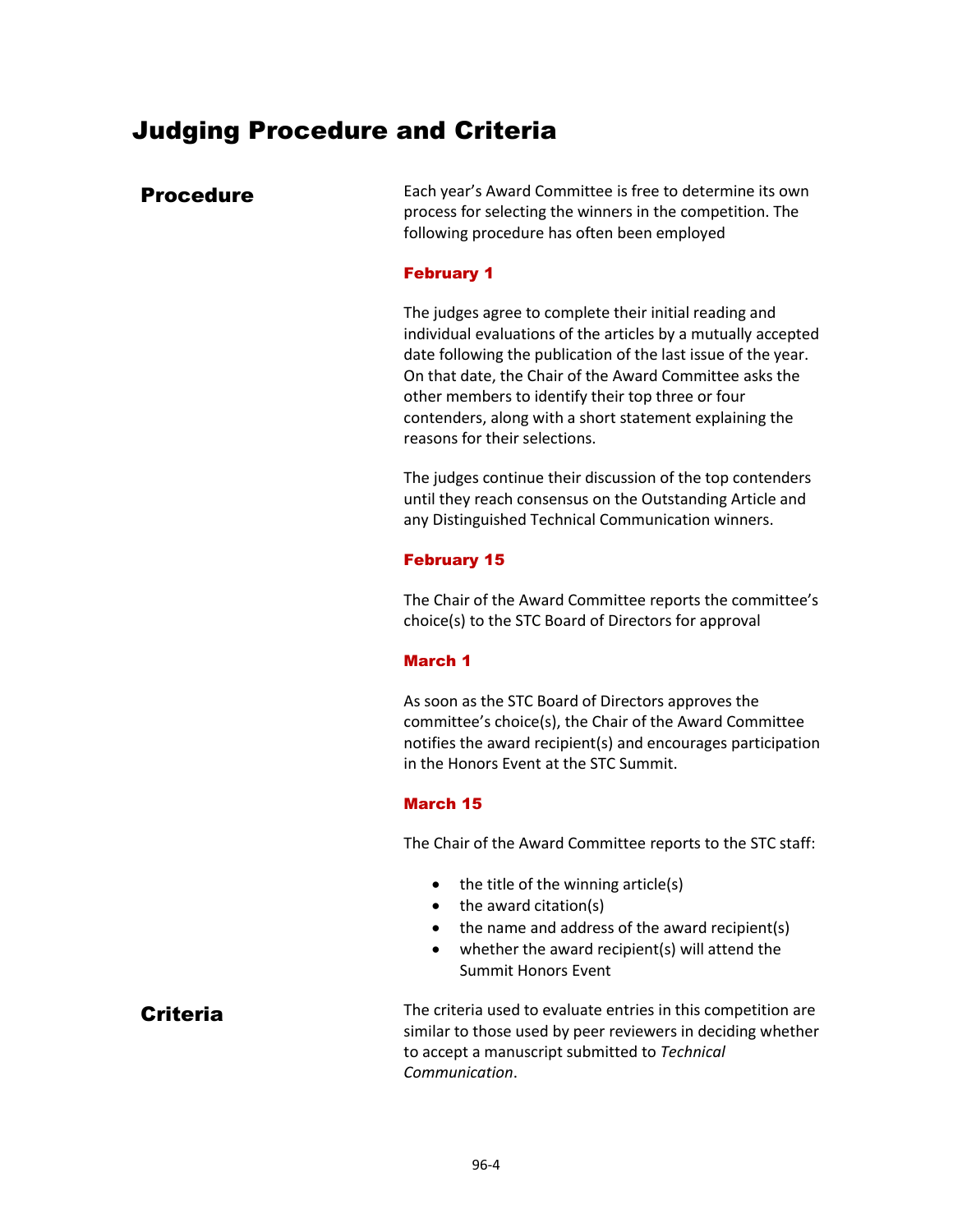#### Audience Awareness

- Does the topic address the interests of a majority of the journal's readers? (A topic need not appeal to the entire readership, but it should not be so specialized that it fails to appeal to most of the readership.)
- Is the method of development appropriate for active practitioners of technical communication?
- Are the examples and illustrations appropriate for the audience as well as the topic?
- Does the article appeal to an international audience?

#### Originality and Use of Sources

• Does the article make a significant original contribution to the field of technical communication?

#### Research Methodology

- If the article is not an original contribution, does it summarize existing knowledge in a particularly significant, effective, or cogent way?
- If the article is research-based, does it briefly explain the methodology used for the benefit of practitioners who lack research design experience?
- If the article is research‐based, are the results reported and interpreted in such a way that practitioners can appreciate their significance and applicability to their own work?

#### Structure and Style

- Does the organization effectively contribute to readers' understanding of the ideas the article contains?
- Does the writing significantly exceed expectations for articles published in *Technical Communication*?

#### Applicability to Practitioners and Ultimate Value

- Whether theoretical or research‐based, does the article do an exemplary job of tying the theory or research results to practical strategies that practitioners can implement on their jobs?
- If the article is a case study, is it applicable to a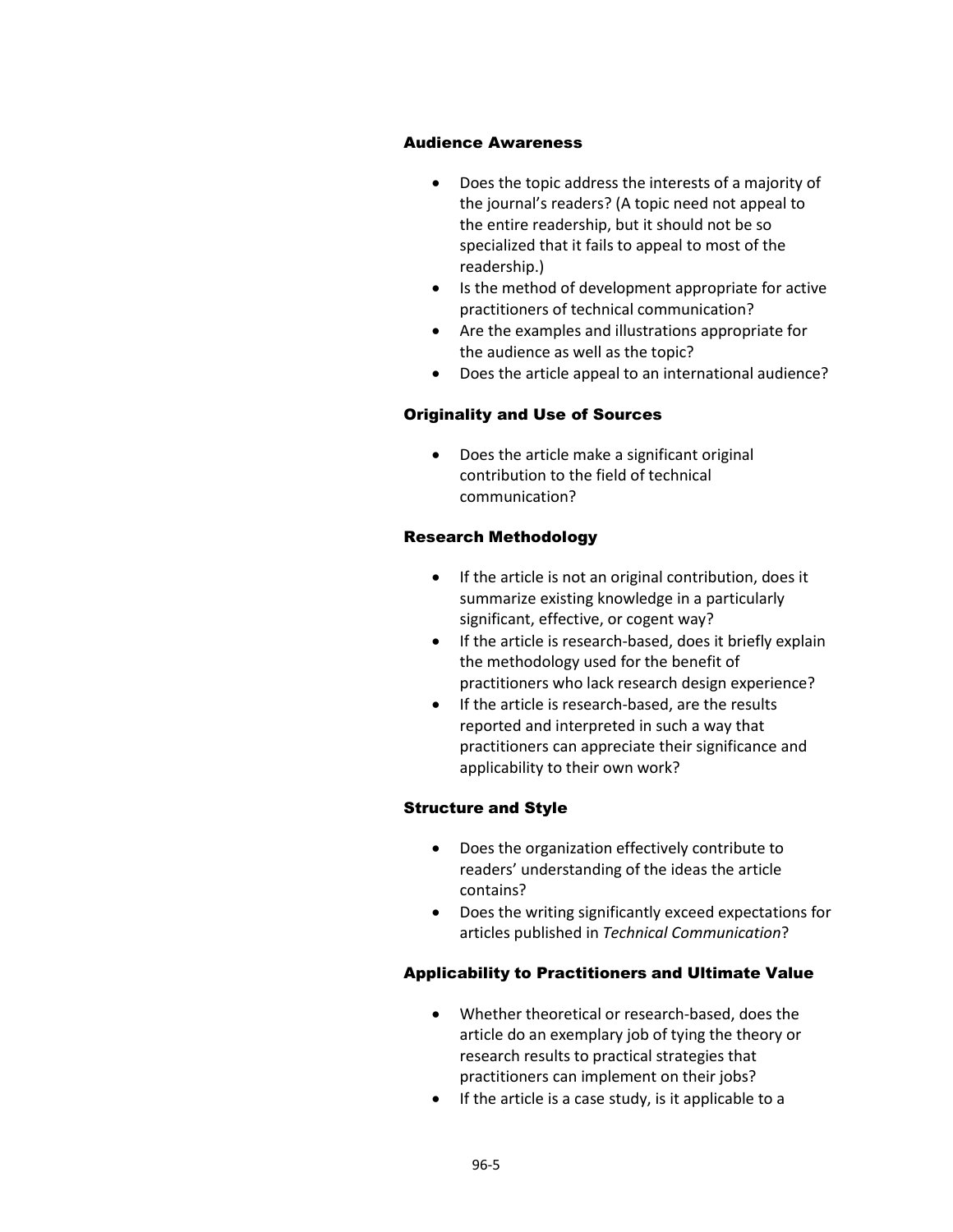significant number of technical communication practitioners?

- If the article is a tutorial, is the process or procedure relevant to a significant number of practitioners?
- Ultimately, is the article of such value to practitioners and other members of the *Technical Communication* audience that it deserves to be honored as the outstanding article published in STC's journal during the past year?

## <span id="page-6-0"></span>Recognition of Winning Entries

Each author of a winning article in this competition receives a certificate.

The winner of the Outstanding Article award is recognized at the Honors event at the STC Summit.

Winning entries are displayed at the STC Summit